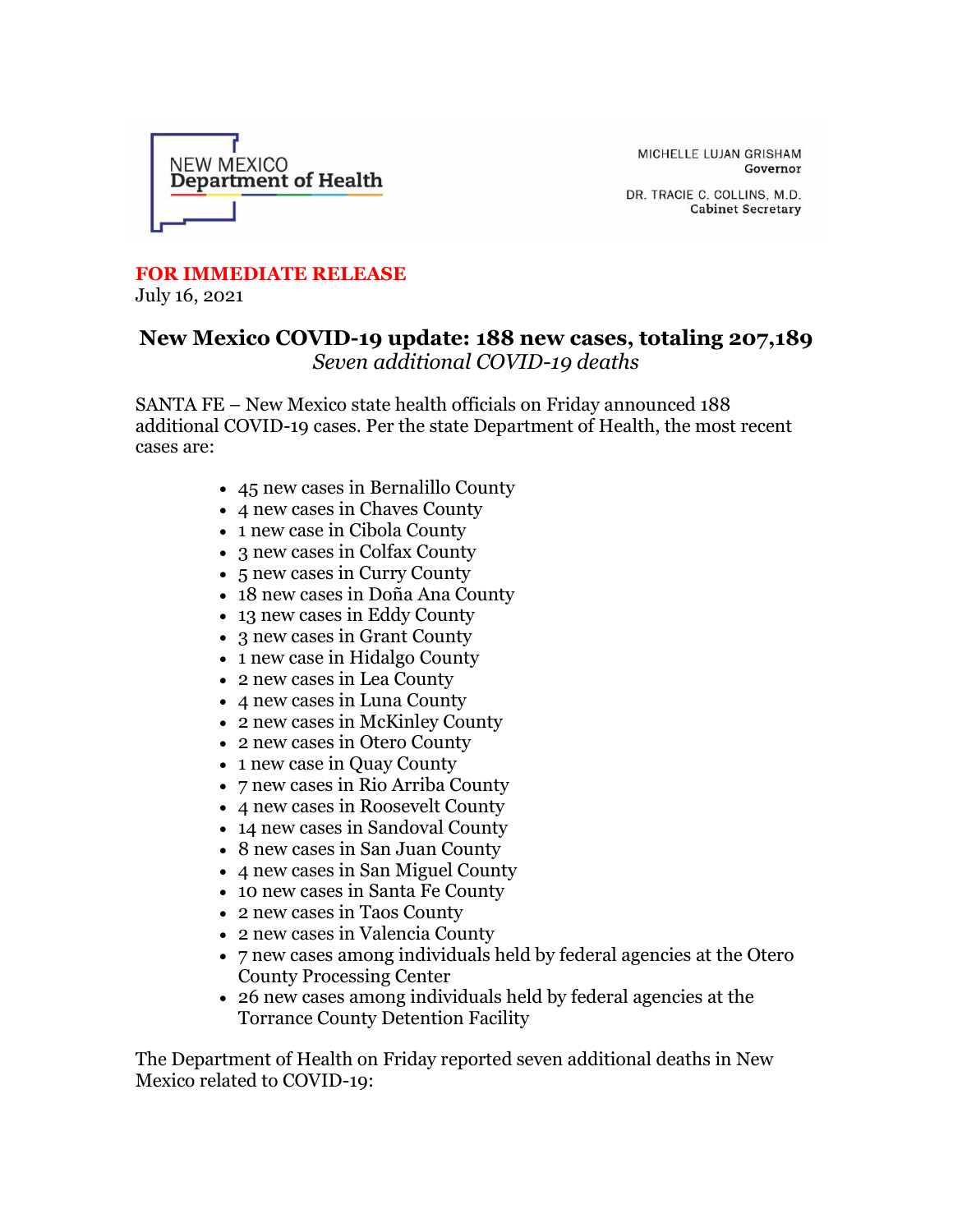Four recent deaths:

- A male in his 40s from Bernalillo County. The individual was hospitalized and had underlying conditions.
- A male in his 70s from Bernalillo County.
- A male in his 80s from Doña Ana County.
- A female in her 80s from Taos County.

Three\* deaths >30 days:

- A male in his 30s from Cibola County. The individual was hospitalized and had underlying conditions.
- A female in her 70s from Cibola County. The individual was hospitalized.
- A female in her 80s from Doña Ana County. The individual was hospitalized.

\*COVID related deaths are reported when a death certificate has been issued and some death certificates are delayed due to insufficient information.

The number of deaths of New Mexico residents related to COVID-19 is now 4,379.

The ten ZIP codes across the state with the most COVID-19 cases on Friday, Jul. 16 are:

Daily case counts and test numbers are raw data based on information the state receives today – meaning data that has not yet been scrutinized to identify potential duplicates or late-arriving positives or negatives.

Including the above newly reported cases, New Mexico has now had a total of 207,189 COVID-19 cases:

Bernalillo County: 59,591 Catron County: 97 Chaves County: 9,107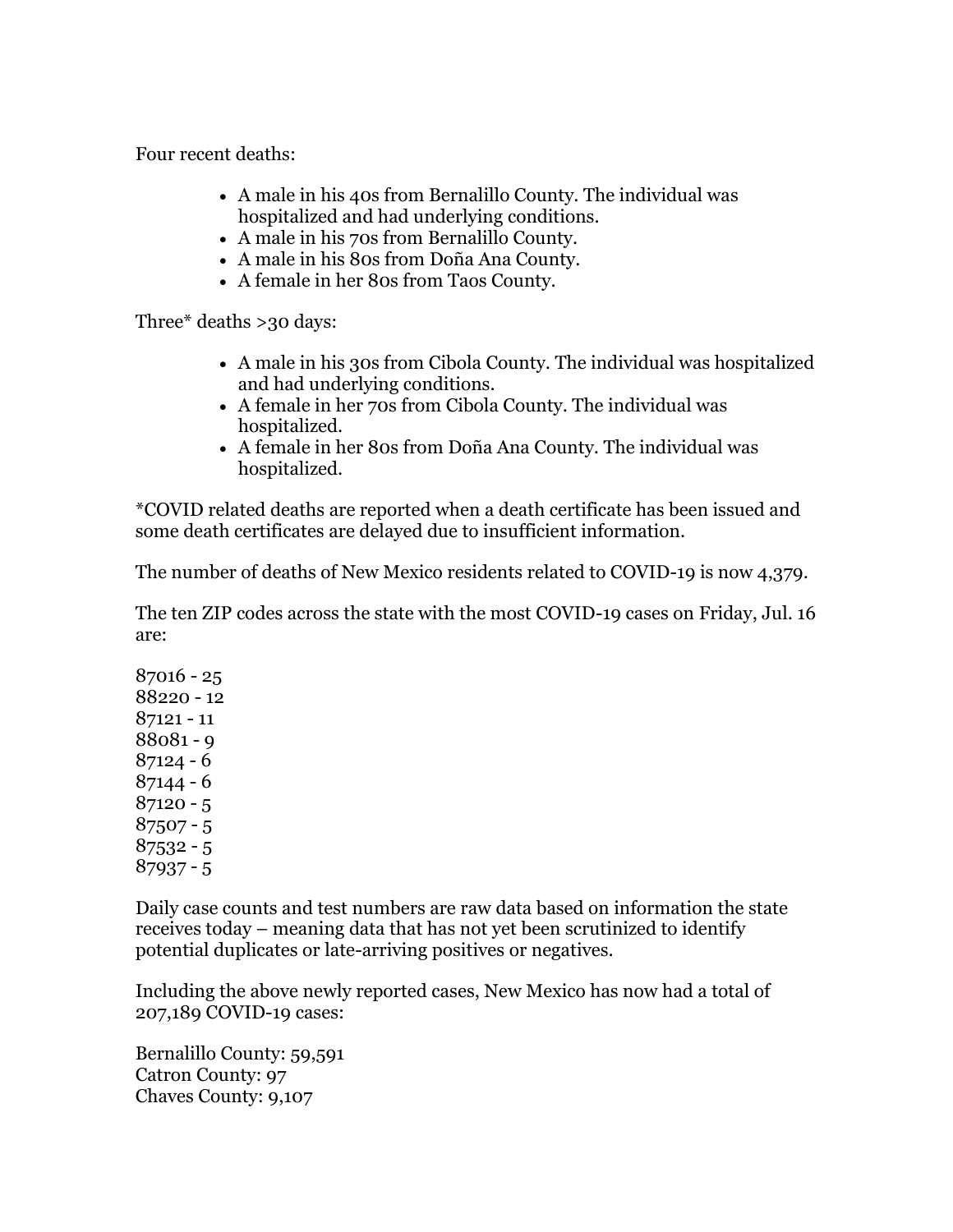Cibola County: 2,919 Colfax County: 803 Curry County: 5,372 De Baca County: 178 Doña Ana County: 25,268 Eddy County: 7,011 Grant County: 1,767 Guadalupe County: 477 Harding County: 13 Hidalgo County: 382 Lea County: 8,467 Lincoln County: 1,776 Los Alamos County: 546 Luna County: 3,419 McKinley County: 12,457 Mora County: 177 Otero County: 4,103 Quay County: 541 Rio Arriba County: 3,857 Roosevelt County: 2,050 Sandoval County: 12,387 San Juan County: 15,815 San Miguel County: 1,436 Santa Fe County: 10,734 Sierra County: 782 Socorro County: 1,336 Taos County: 1,776 Torrance County: 894 Union County: 261 Valencia County: 6,981

County totals are subject to change upon further investigation and determination of residency of individuals positive for COVID-19.

The Department of Health currently reports the following numbers of COVID-19 cases among individuals held by federal agencies at the following facilities:

- Cibola County Correctional Center: 451
- Otero County Federal Prison Facility: 448
- Otero County Processing Center: 290
- Torrance County Detention Facility: 228

The Department of Health currently reports the following numbers of COVID-19 cases among individuals held by the New Mexico Corrections Department at the following facilities: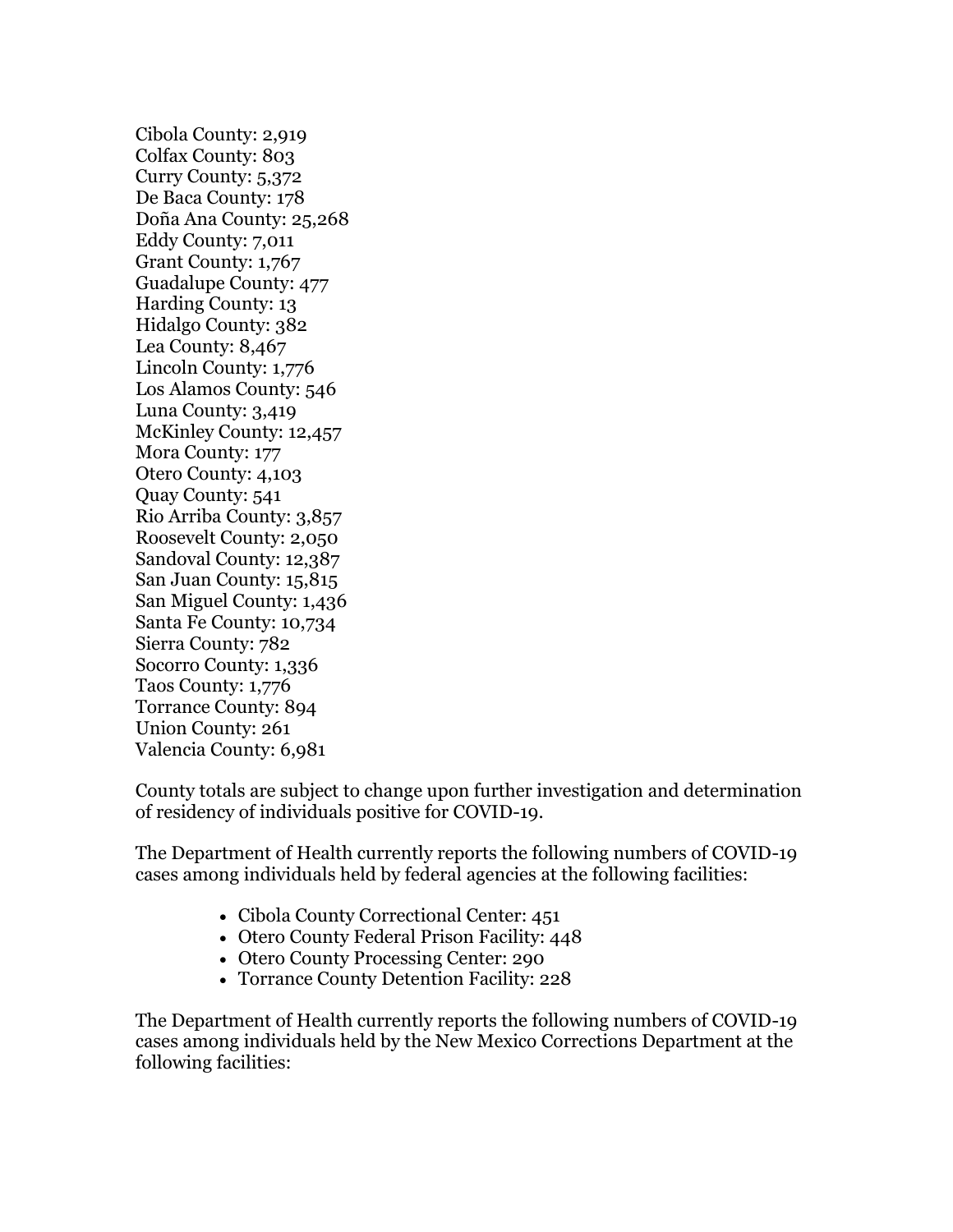- Central New Mexico Correctional Facility in Valencia County: 302
- Guadalupe County Correctional Facility: 255
- Lea County Correctional Facility: 762
- Northeast New Mexico Correctional Facility in Union County: 167
- Northwest New Mexico Correctional Center in Cibola County: 128
- Otero County Prison Facility: 473
- Penitentiary of New Mexico in Santa Fe County: 219
- Roswell Correctional Center: 229
- Southern New Mexico Correctional Facility in Doña Ana County: 231
- Springer Correctional Center in Colfax County: 151
- Western New Mexico Correctional Facility in Cibola County: 75

As of today, there are 91 individuals hospitalized in New Mexico for COVID-19. This number may include individuals who tested positive for COVID-19 out of state but are currently hospitalized in New Mexico. This number does not include New Mexicans who tested positive for COVID-19 and may have been transferred to a hospital out of state.

As of today, there are 195,954 COVID-19 cases designated as having recovered by the New Mexico Department of Health.

The Department of Health has identified at least one positive COVID-19 case in residents and/or staff in the past 28 days at the following long-term care facilities:

- Fort Bayard Medical Center in Santa Clara
- Genesis Healthcare Uptown in Albuquerque
- Good Samaritan Society Betty Dare in Alamogordo
- Laguna Rainbow Care Center in Casa Blanca
- Lakeview Christian Home in Carlsbad
- Las Palomas Center in Albuquerque

The New Mexico Department of Health has active investigations into the positive patients, which includes contact tracing and swabs of symptomatic individuals who have had contact with the positive cases.

## Every New Mexican must work together to stem the spread of COVID-19. **If you are sick or unvaccinated, wear a mask when in public and around others.**

New Mexicans who report symptoms of COVID-19 infection, such as fever, cough, shortness of breath, chills, repeated shaking with chills, muscle pain, headache, sore throat, congestion or runny nose, nausea or vomiting, diarrhea, and/or loss of taste or smell should call their health care provider or the NMDOH COVID-19 hotline immediately (1-855-600-3453).

The Department of Health strongly encourages the following groups to get tested: